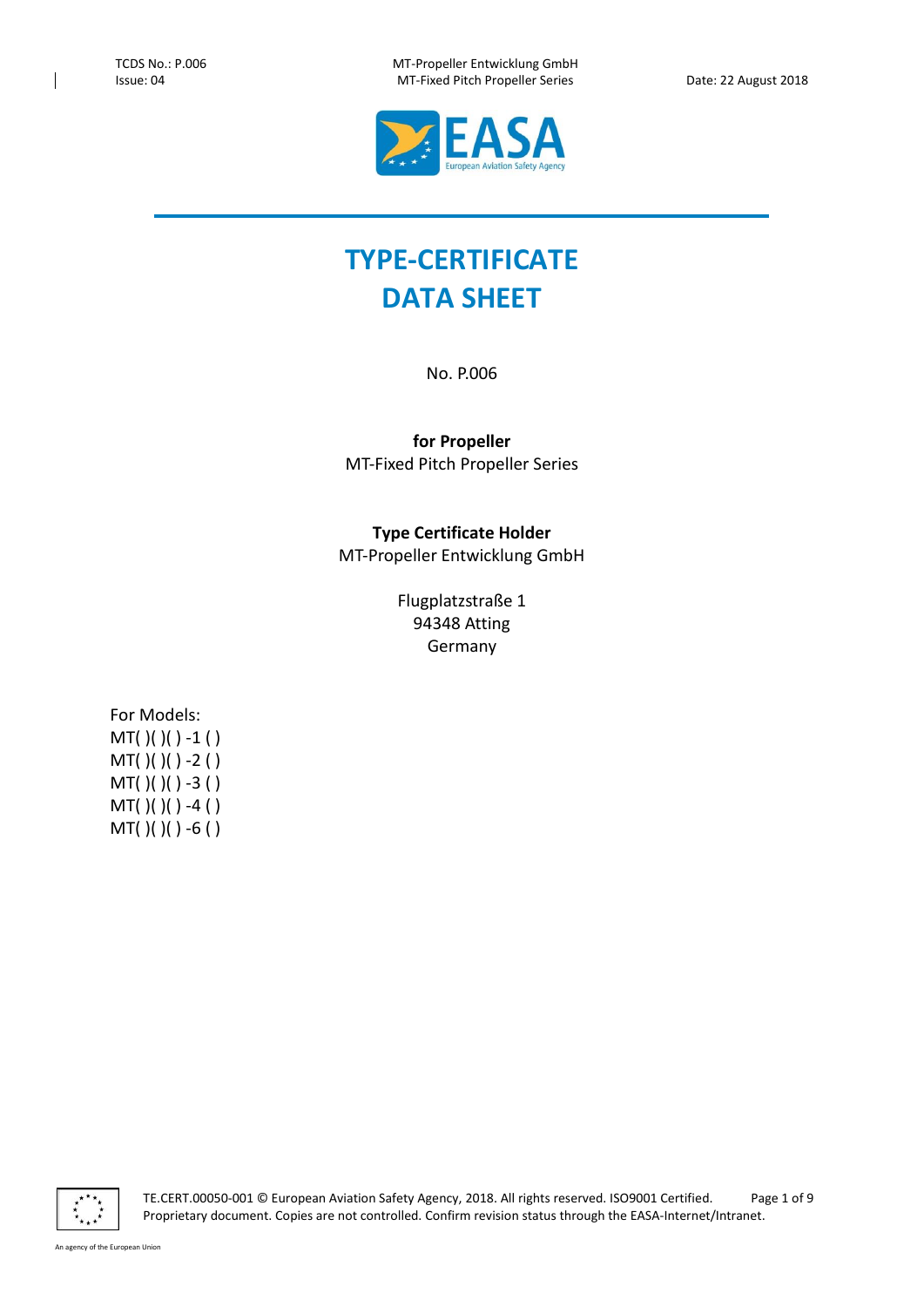Intentionally left blank



TE.CERT.00050-001 © European Aviation Safety Agency, 2018. All rights reserved. ISO9001 Certified. Page 2 of 9 Proprietary document. Copies are not controlled. Confirm revision status through the EASA-Internet/Intranet.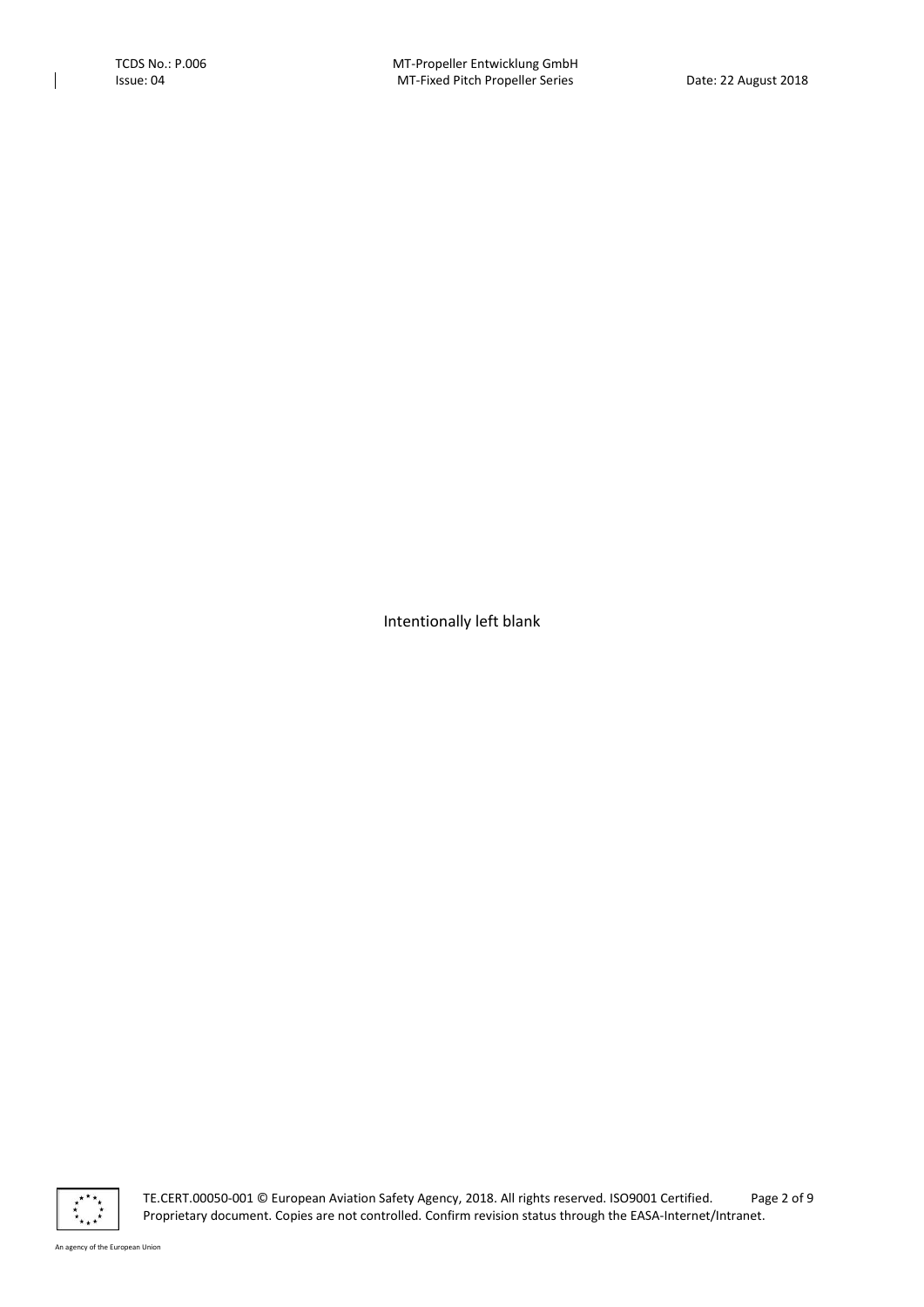#### **TABLE OF CONTENTS**

| 1. Reference Date for determining the applicable airworthiness requirements  4 |  |
|--------------------------------------------------------------------------------|--|
|                                                                                |  |
|                                                                                |  |
|                                                                                |  |
|                                                                                |  |
|                                                                                |  |
|                                                                                |  |
|                                                                                |  |
|                                                                                |  |
|                                                                                |  |
|                                                                                |  |
|                                                                                |  |
|                                                                                |  |
|                                                                                |  |
|                                                                                |  |
|                                                                                |  |
|                                                                                |  |
|                                                                                |  |
|                                                                                |  |
|                                                                                |  |
|                                                                                |  |
|                                                                                |  |
|                                                                                |  |
|                                                                                |  |
|                                                                                |  |
|                                                                                |  |
|                                                                                |  |

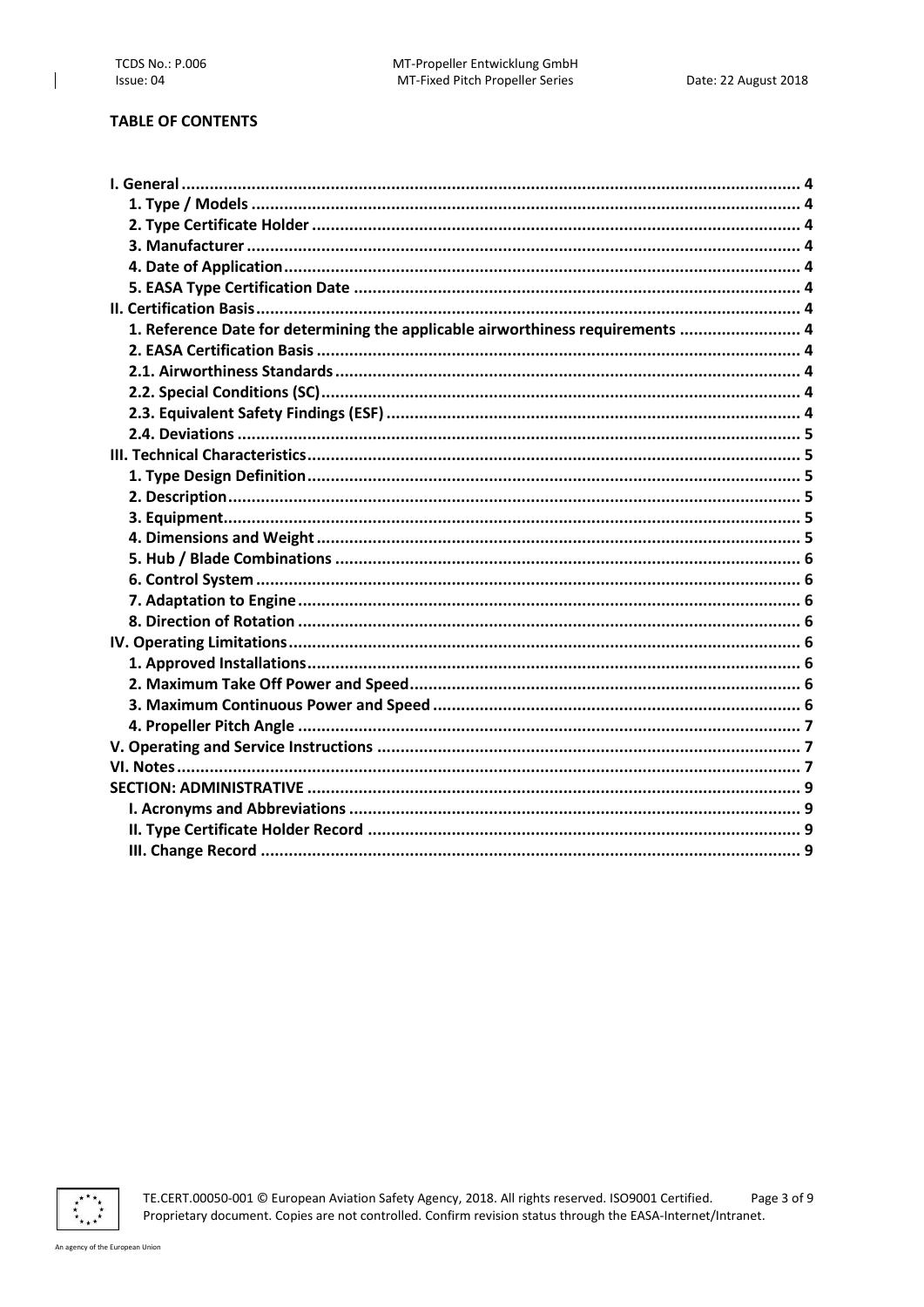#### <span id="page-3-0"></span>**I. General**

#### <span id="page-3-1"></span>**1. Type / Models** MT / MT( )( )( ) -1 ( ), MT( )( )( ) -2 ( ), MT( )( )( ) -3 ( ), MT( )( )( ) -4 ( ), MT( )( )( ) -6 ( )

#### <span id="page-3-2"></span>**2. Type Certificate Holder**

MT-Propeller Entwicklung GmbH Flugplatzstraße 1 94348 Atting Germany

Design Organisation Approval No.: EASA.21J.020

#### <span id="page-3-3"></span>**3. Manufacturer**

MT-Propeller Entwicklung GmbH

#### <span id="page-3-4"></span>**4. Date of Application**

| MT( )( )( ) -1 ( | MT( )( )( ) -4 ( | MT( )( )( ) -3 (                | $MT()()()$ -2 ( | MT( )( )( ) -6 ( |
|------------------|------------------|---------------------------------|-----------------|------------------|
| 04 October 1982  | 08 March 1984    | 17 February 1986<br>11 November |                 | 27 November      |
|                  |                  |                                 | 1986            | 1986             |

#### <span id="page-3-5"></span>**5. EASA Type Certification Date**

| MT( )( )( ) -1 ( | MT( )( )( ) -4 ( | MT( )( )( ) -3 ( | MT( )( )( ) -2 ( | MT( )( )( ) -6 ( |
|------------------|------------------|------------------|------------------|------------------|
| 02 September     | 07 August 1984   | 21 March 1986    | -21 November     | 16 April 1987    |
| 1983             |                  |                  | 1986             |                  |

#### <span id="page-3-6"></span>**II. Certification Basis**

# <span id="page-3-7"></span>**1. Reference Date for determining the applicable airworthiness requirements**

04 October 1982

#### <span id="page-3-8"></span>**2. EASA Certification Basis**

#### <span id="page-3-9"></span>**2.1. Airworthiness Standards**

14 CFR Part 35 Amendment 35-7 effective December 28, 1995

Note: Application was made to LBA-Germany before EASA was established. The applicable airworthiness standards were established in accordance with the rule in Germany at the time of application. Initial certification was based on airworthiness standard 14 CFR Part 35 Amendment 35-5, effective September 11, 1980. Update of airworthiness standards up to Amendment 35-7 was made following application from MT-Propeller, dated December 13, 2004.

## <span id="page-3-10"></span>**2.2. Special Conditions (SC)**

None

#### <span id="page-3-11"></span>**2.3. Equivalent Safety Findings (ESF)** None



TE.CERT.00050-001 © European Aviation Safety Agency, 2018. All rights reserved. ISO9001 Certified. Page 4 of 9 Proprietary document. Copies are not controlled. Confirm revision status through the EASA-Internet/Intranet.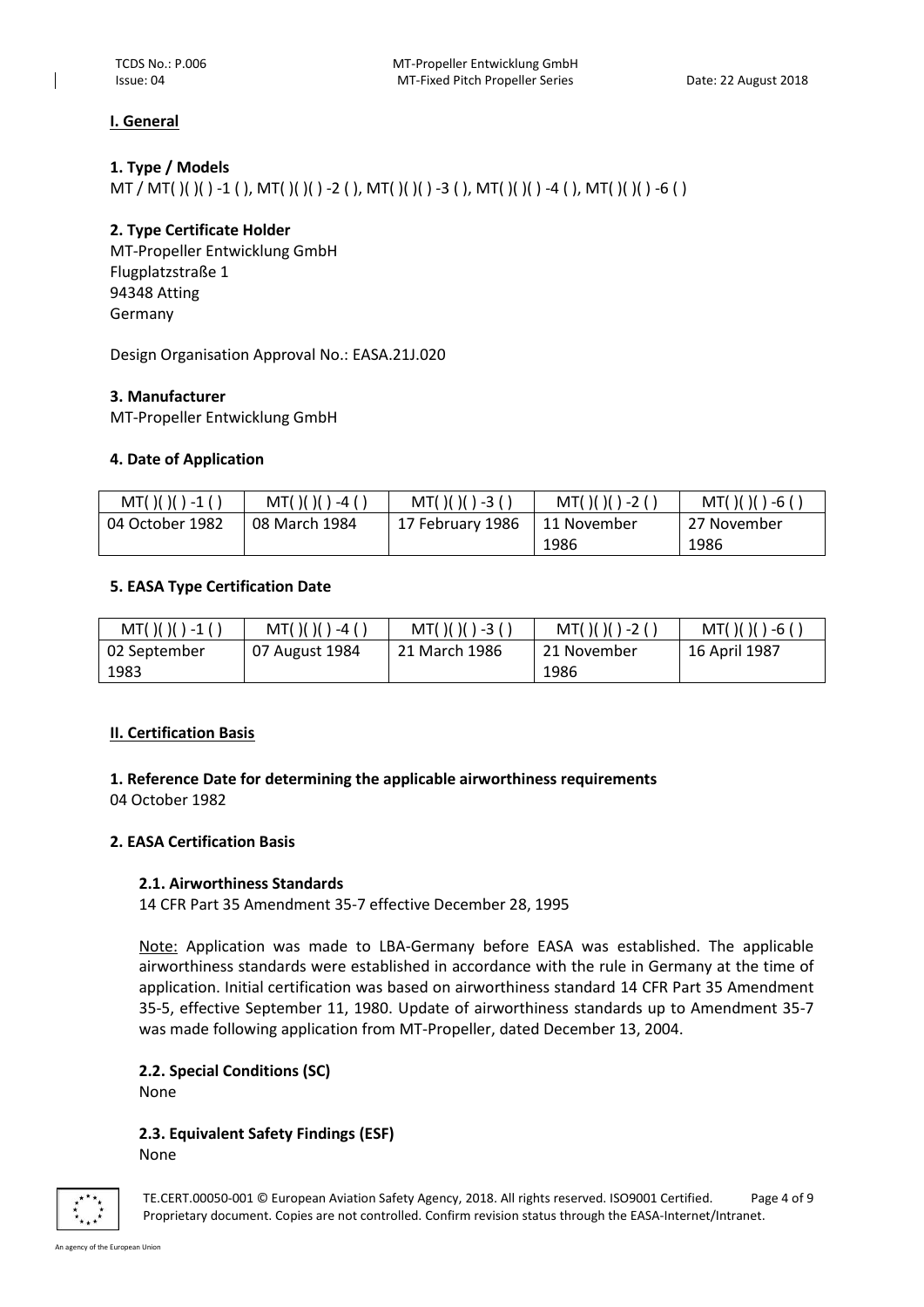<span id="page-4-0"></span>**2.4. Deviations**

None

#### <span id="page-4-1"></span>**III. Technical Characteristics**

#### <span id="page-4-2"></span>**1. Type Design Definition**

The MT propeller model is defined by a main assembly drawing and associated parts list. The design configurations have a different spacer and spinner arrangement and comprises a number of propellers varying in diameter, pitch, and load limit. Propeller operational limits determine the particular propeller variants (see paragraph "IV. Operating Limitations").

Design Configuration "1" Drawing No. P-687, dated June 19, 2001 (\*) Parts List No. S-133, dated June 19, 2001 (\*)

Design Configuration "2" Drawing No. P-688, dated June 19, 2001 (\*) Parts List No.S-134, dated June 19, 2001 (\*)

Note: (\*) Or later approved revision. Following a revision, the Drawing No. or the Parts List No. includes the corresponding revision letter, e.g. from P-687 in P-687-A.

#### <span id="page-4-3"></span>**2. Description**

Single piece, 2-blade, fixed pitch propeller constructed of a laminated wood structure with or without composite glass fibre cover. Optionally, the leading edge of the blades is protected by a metal erosion protection sheath.

Propeller assembly is completed with a spacer and a spinner assembly according to the Type Design Definition.

#### <span id="page-4-4"></span>**3. Equipment**

For the spinner refer to MT-Propeller Service Bulletin No. 13.

#### <span id="page-4-5"></span>**4. Dimensions and Weight**

Weight without spacer, spinner, and attaching parts:

|                    | Maximum Diameter |      | Blade-Pitch at 75%<br>Radius Station (cm) | Approximate Weight |
|--------------------|------------------|------|-------------------------------------------|--------------------|
|                    | (cm)             | Min. | Max.                                      | (kg)               |
| $MT()()()$ -1 ()   | 160              | 40   | 160                                       | 3,2                |
| $MT()()()() -2()$  | 183              | 60   | 170                                       | 5,5                |
| MT()()() -3()      | 188              | 89   | 190                                       | 6,7                |
| $MT()()()$ -4 ()   | 188              | 90   | 190                                       | 7,9                |
|                    | 200              | 100  | 200                                       | 9,2                |
|                    | 211              | 100  | 210                                       | 9,6                |
| MT( )( )( ) -6 ( ) | 233              | 100  | 210                                       | 12,8               |
|                    | 248              | 100  | 210                                       | 13,2               |
|                    | 256              | 100  | 210                                       | 13,5               |



TE.CERT.00050-001 © European Aviation Safety Agency, 2018. All rights reserved. ISO9001 Certified. Page 5 of 9 Proprietary document. Copies are not controlled. Confirm revision status through the EASA-Internet/Intranet.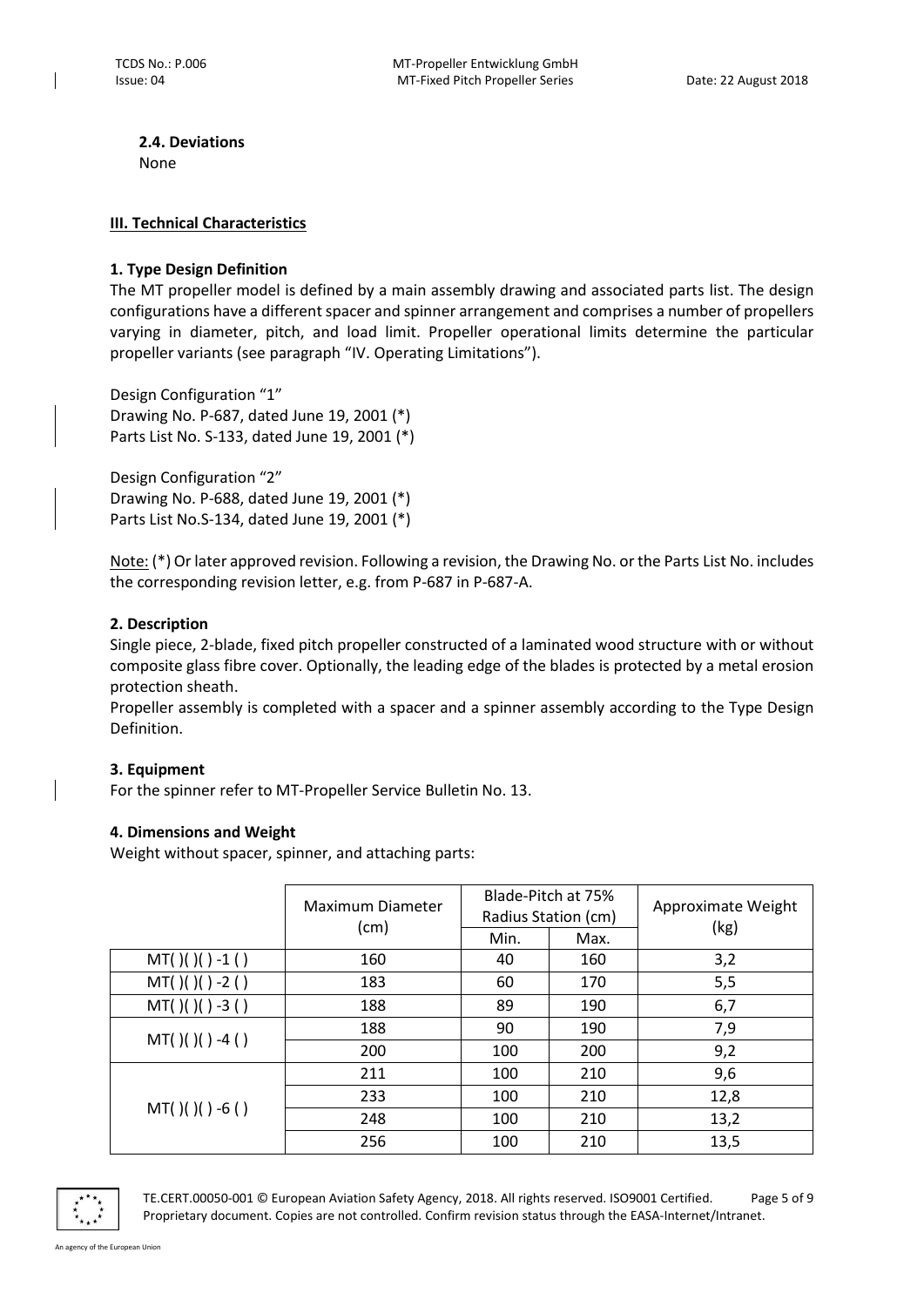#### <span id="page-5-0"></span>**5. Hub / Blade Combinations**

Not applicable (single piece propeller)

#### <span id="page-5-1"></span>**6. Control System**

Not applicable (fixed pitch propeller)

#### <span id="page-5-2"></span>**7. Adaptation to Engine**

Propeller flange as identified by a letter code in the propeller designation (see note VI.4.)

#### <span id="page-5-3"></span>**8. Direction of Rotation**

Direction of rotation (viewed in flight direction) as identified by a letter code in the propeller designation (see note VI.4.)

#### <span id="page-5-4"></span>**IV. Operating Limitations**

#### <span id="page-5-5"></span>**1. Approved Installations**

This propeller has been tested on a piston engine.

#### <span id="page-5-6"></span>**2. Maximum Take Off Power and Speed**

|                    | Maximum Diameter | Max. Take Off | Max. Take Off |
|--------------------|------------------|---------------|---------------|
|                    | (cm)             | Power (kW)    | Speed (rpm)   |
| $MT()()()() -1()$  | 160              | 65            | 3600          |
| $MT()()()$ -2 ()   | 183              | 100           | 2800          |
| MT()()() -3()      | 188              | 120           | 2700          |
| MT( $)()( )$ -4()  | 188              | 134           | 2700          |
|                    | 200              | 156           | 2340          |
|                    | 211              | 111           | 2700          |
| MT( )( )( ) -6 ( ) | 233              | 224           | 2200          |
|                    | 248              | 168           | 2100          |
|                    | 256              | 179           | 2000          |

#### <span id="page-5-7"></span>**3. Maximum Continuous Power and Speed**

|                    | Maximum Diameter | Max. Continuous | Max. Continuous |
|--------------------|------------------|-----------------|-----------------|
|                    | (cm)             | Power (kW)      | Speed (rpm)     |
| $MT()()()$ -1 ()   | 160              | 65              | 3600            |
| $MT()()()$ -2 ()   | 183              | 100             | 2800            |
| MT()()() -3()      | 188              | 120             | 2700            |
| MT( )( )( ) -4 ( ) | 188              | 134             | 2700            |
|                    | 200              | 156             | 2340            |
|                    | 211              | 111             | 2700            |
| MT( )( )( ) -6 ( ) | 233              | 224             | 2200            |
|                    | 248              | 168             | 2100            |
|                    | 256              | 179             | 2000            |



TE.CERT.00050-001 © European Aviation Safety Agency, 2018. All rights reserved. ISO9001 Certified. Page 6 of 9 Proprietary document. Copies are not controlled. Confirm revision status through the EASA-Internet/Intranet.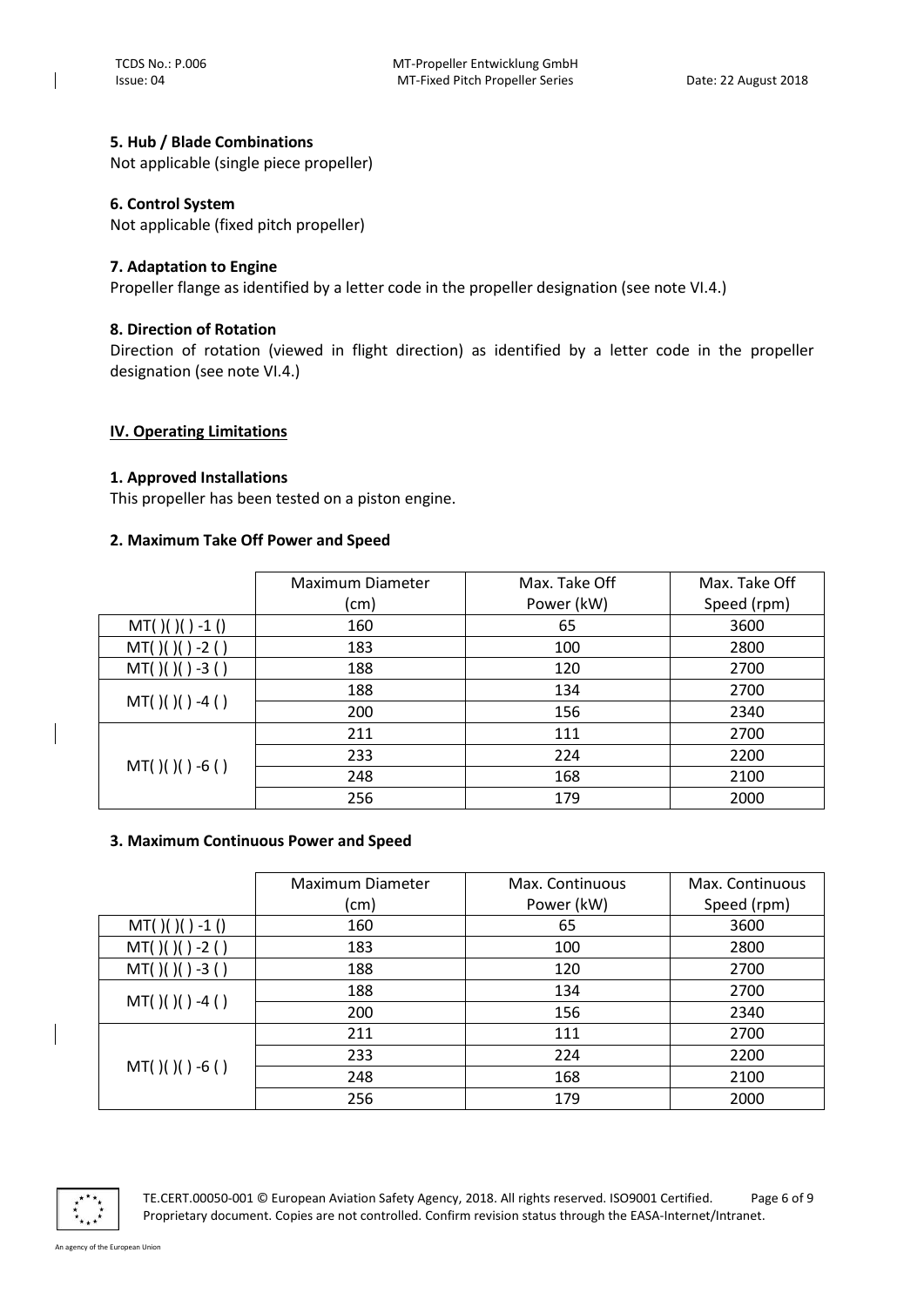#### <span id="page-6-0"></span>**4. Propeller Pitch Angle**

See § III.4. Dimensions and Weight

#### <span id="page-6-1"></span>**V. Operating and Service Instructions**

| Manuals                           |                         |
|-----------------------------------|-------------------------|
| Operation and Installation Manual | No. E-112               |
|                                   | Issue June 24, 1983 (*) |

| Instructions for Continued Airworthiness (ICA)           |                          |
|----------------------------------------------------------|--------------------------|
| <b>Operation and Installation Manual</b>                 | No. E-112                |
|                                                          | Issue June 24, 1983 (*)  |
|                                                          | No. E-497                |
| <b>Overhaul Manual and Parts List</b>                    | Issue March 26, 1996 (*) |
|                                                          | as published             |
| Service Bulletins, Service Letters, Service Instructions | by MT-propeller          |

(\*) or later approved revision

#### <span id="page-6-2"></span>**VI. Notes**

1. The EASA approved Airworthiness Limitations Section of the Instructions for Continued Airworthiness is published in the applicable " Operation and Installation Manual " document, chapter 8 "Airworthiness Limitations".

2. The suitability of a propeller for a certain aircraft/engine combination must be demonstrated within the scope of the type certification of the aircraft.

3. EASA Type Certificate and Type Certificate Data Sheet No. P.006 replace LBA-Germany Type Certificate and Type Certificate Data Sheet No. 32.110/12.

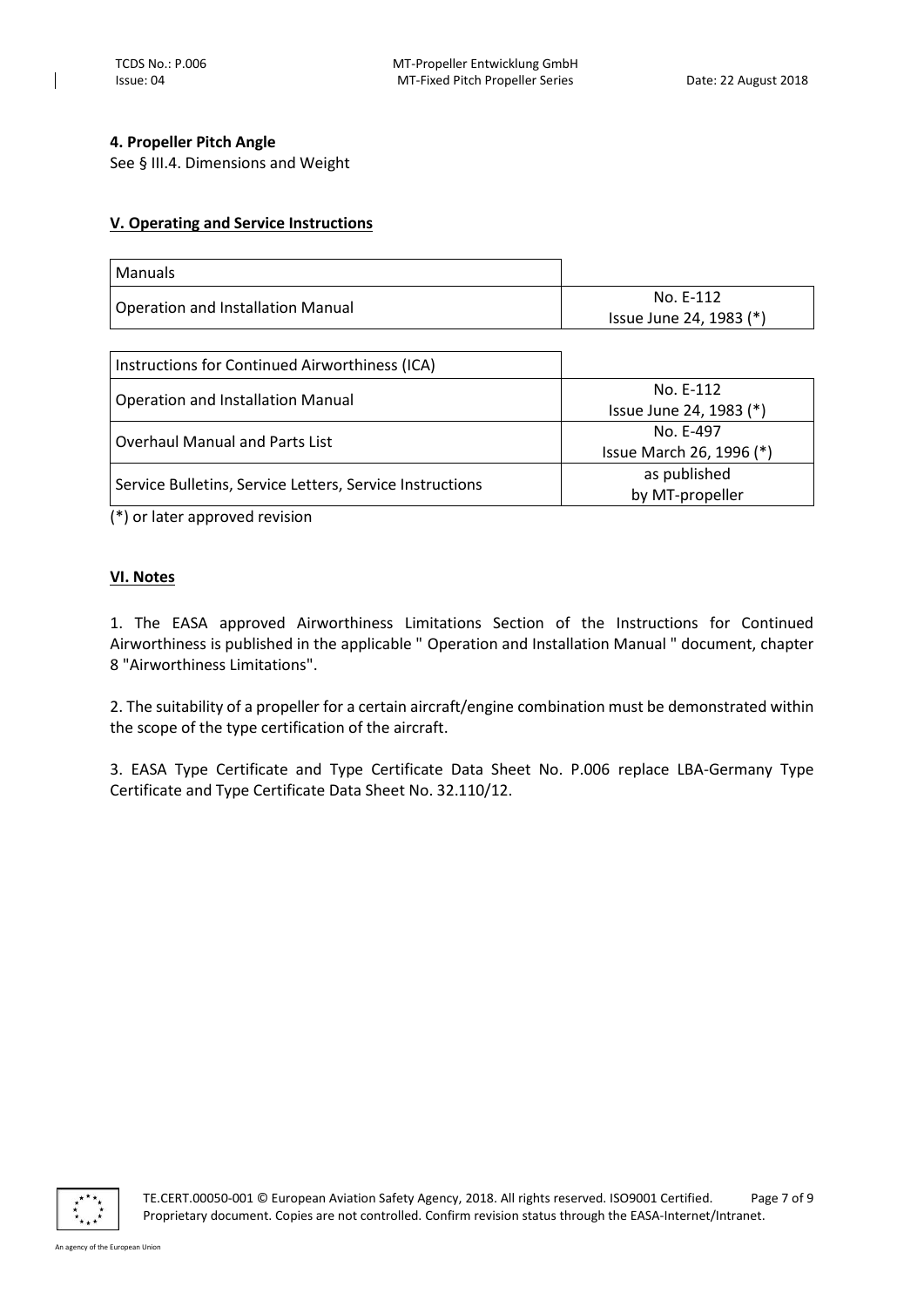4. Propeller designation system:

| MT 200 R 180 - 4 G ()       |  |  |       |
|-----------------------------|--|--|-------|
| $1 \quad 2 \quad 3 \quad 4$ |  |  | 5 6 7 |

- 1 MT-Propeller Entwicklung GmbH
- 2 Propeller diameter in "cm"

#### 3 Letter code for direction of rotation and installation:

- R = right-hand / tractor
- RD = right-hand / pusher
- L = left-hand / tractor
- LD = left-hand / pusher
- 4 Propeller pitch in "cm" measured at 75% blade radius station
- 5 Propeller load limit class See paragraph "IV. Operating Limitations"
- 6 Letter code for flange design configuration according to MT-Report No. E-635
- 7 Letter code for minor deviations from item 6) which do not affect airworthiness